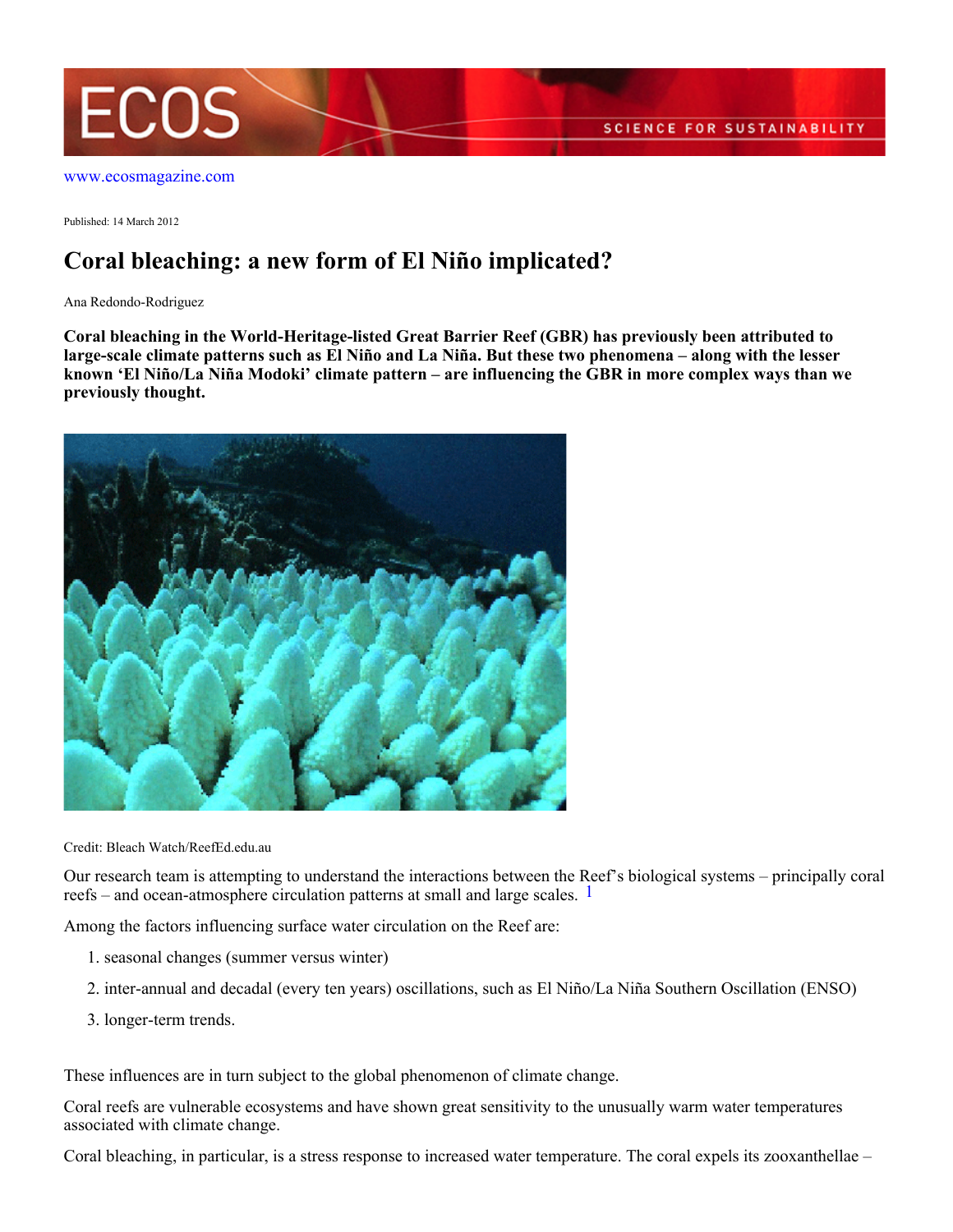the single-celled marine algae that live within the coral providing its food – resulting in the death of the coral. Bleaching due to global warming is considered one of the biggest threats facing coral reefs.

Since 1982 there have been several documented bleaching episodes on the GBR.

The 1997-98 bleaching event coincided with a strong El Niño episode. This led to the belief that thermal conditions conducive to coral bleaching were more likely to occur during El Niño, rather than La Niña, events – despite the fact that coral bleaching has occurred in the Reef both during El Niño and El Niño-neutral years.

Thanks to new analytical tools and improved datasets to re-examine the surface climate (pressure, temperature, winds and currents) of the Reef, we have since found that the influence of El Niño and La Niña is complex.

For example, during El Niño events, summer surface temperatures across the Reef differ, meaning it is not possible to generalise when talking about the influence of El Niño on the Reef as a whole.

Furthermore, summers are not consistently associated with either unusually warm or cool sea surface temperature anomalies along the length of the Reef. Thus, La Niña summers do not necessarily reduce the potential for thermal stress conditions conductive to coral bleaching.



Credit: [Redondo-Rodriguez](http://dx.doi.org/10.1071/MF11151) *[et al.](http://dx.doi.org/10.1071/MF11151)*

And there's another factor involved.

In addition to the 'classical' El Niño, researchers have identified a new phenomenon 'El Niño Modoki', which is similar to El Niño, but with warming occurring in the central rather than the eastern equatorial Pacific.<sup>2</sup>

It has been suggested that Modoki events are becoming more common with global warming and may, therefore, be more typical of future ENSO activity.

Modoki has been found to have a different effect on Australian rainfall when compared to the classical El Niño, so we expected Modoki to also have a different signature on the Reef.

In fact, we found a relationship between El Niño (and La Niña) Modoki and sea surface temperatures on the northern half of the GBR: they were cooler with El Niño Modoki; warmer with La Niña Modoki.

So ENSO events are not the primary source of interannual climate variability on the summer climate of the GBR. Further studies are necessary to explore the role of other sources of variability that have already been shown to interact with the Australian climate.

A better understanding of this variability is critical to the task of predicting the impacts of climate change and formulating management strategies to protect one of Australia's greatest environmental and economic assets.

*Ana Redondo-Rodriguez is a PhD Candidate in the area of oceanography and remote sensing at The University of Queensland. The work discussed here was first published in the peer-reviewed journal,* [Marine and Freshwater](http://dx.doi.org/10.1071/MF11151) [Research](http://dx.doi.org/10.1071/MF11151).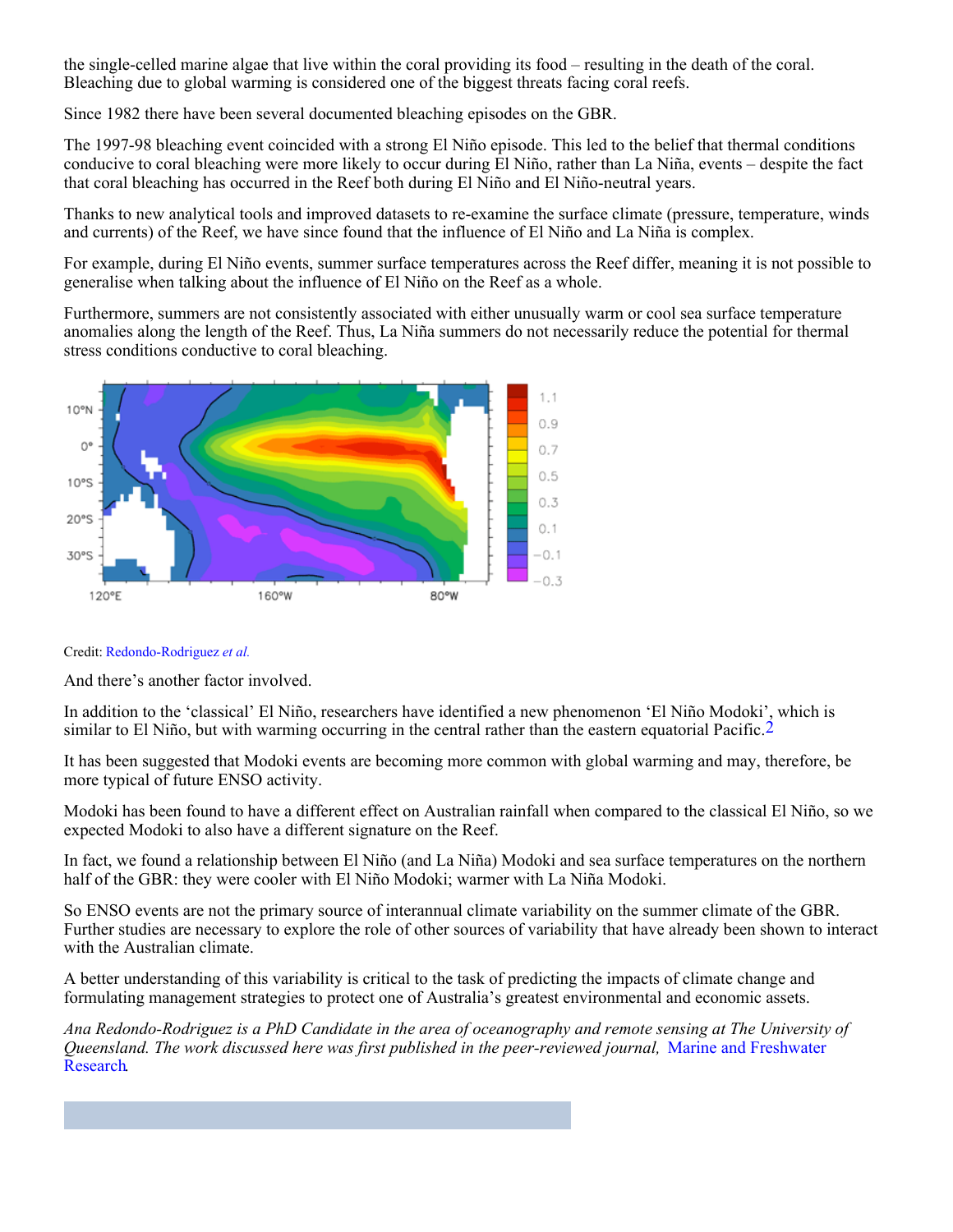## **Southern Oscillation Index (SOI) and El Niño/La Niña Southern Oscillation (ENSO)**

Much of the variability in Australia's climate is connected with the major see-saw of air pressure and rainfall patterns between the Australian/Indonesian region and the eastern Pacific.

The Southern Oscillation Index (SOI) is a measure of the difference in pressure between the Indian and Pacific Oceans and is calculated from the monthly or seasonal fluctuations in the air pressure difference between Tahiti and Darwin.

## **El Niño**

When the SOI values are strongly negative (air pressure is higher over Australia and lower over the central Pacific), the SOI is said to enter an 'El Niño' phase, during which there is a high probability that eastern and northern Australia will be drier than normal. The period of strongest influence is the six months of winter/spring (i.e. June to November): rainfall over these months is typically lower than normal.

During El Niño:

- weaker than normal easterly trade winds mean that less 1. moisture is fed into the Australian/Asian region
- 2. ocean temperatures across the central and eastern tropical Pacific Ocean are warmer than normal
- 3. there is increased convection or cloudiness in the central tropical Pacific Ocean.

Overall, the focus of convection migrates from the Australian/Indonesian region eastward towards the central tropical Pacific Ocean.

## **La Niña**

When SOI values are strongly positive (air pressure is lower over Australia and stronger over the central Pacific), the SOI is said to enter a La Niña phase, during which there is a high probability that eastern and northern Australia will be wetter than normal. The period of strongest influence is the six months of spring/summer (i.e. October to March): rainfall over these months is typically higher than normal and temperatures lower, particularly over northern and eastern parts of Australia.

During La Niña